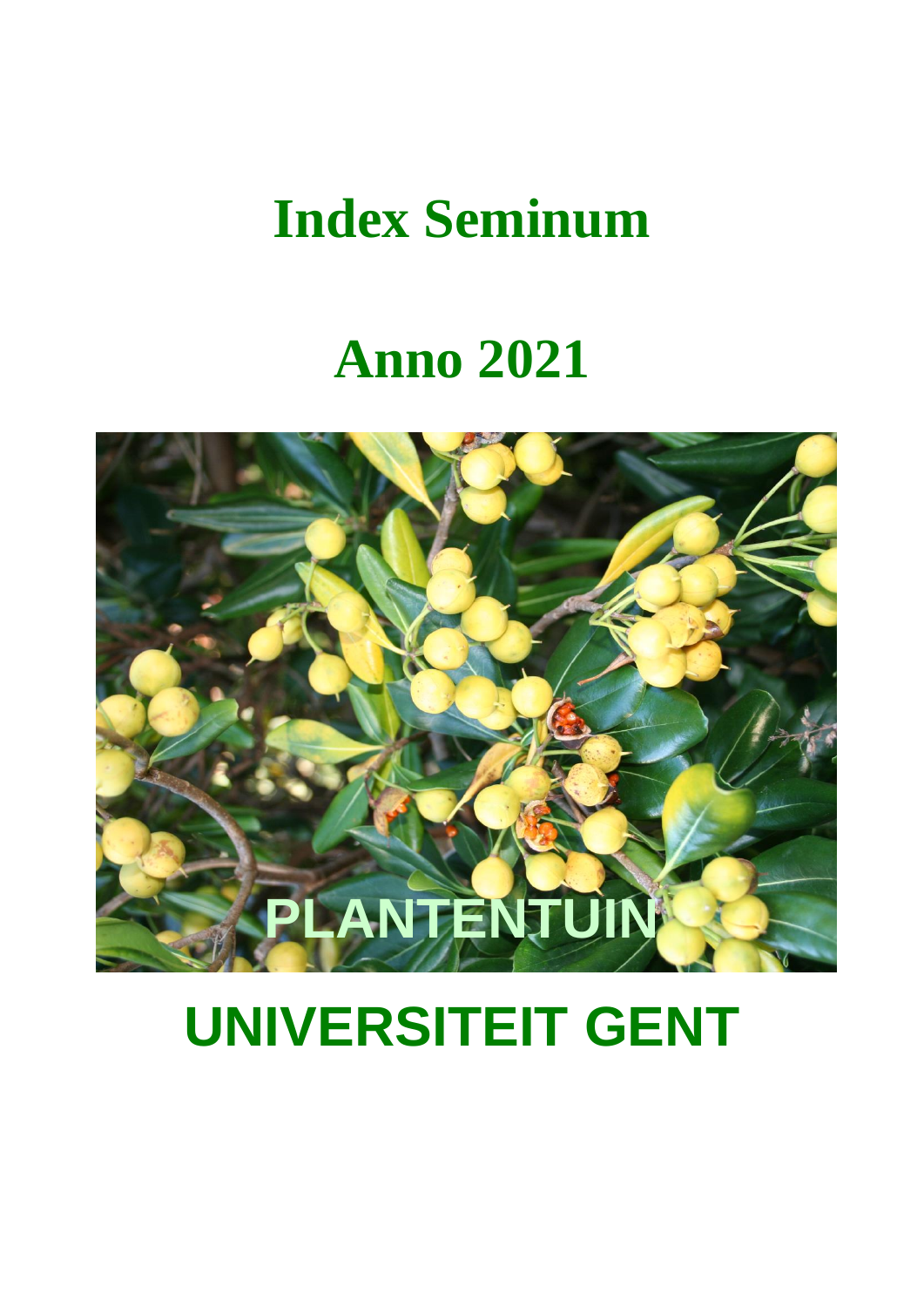## *Photo cover: Pittosporum tobira (Chantal Dugardin)*

### **Hortus Botanicus Universitatis Gandavensis**

### **Ghent University Botanical Garden**

Geographical location of the garden Latitude: 51° 02' N Longitude: 3° 43.5' E Elevation: c. 10 m above sea level

Area 2.75 ha, with 4000 m² greenhouses Founded in 1797, in its present position since 1902

Rainfall (average per year): 673.3 mm

|      | Rainfall (mm average per month):       |      |      |      |              |              |      |      |          |      |      |
|------|----------------------------------------|------|------|------|--------------|--------------|------|------|----------|------|------|
|      | F.                                     | M    | A    | M    | $\mathbf{J}$ | $\mathsf{J}$ | A    | S    | $\Omega$ | N.   |      |
| 56.7 | 43.0                                   | 36.4 | 44.0 | 47.2 | 54.5         | 68.8         | 67.0 | 62.1 | 67.5     | 71.3 | 54.8 |
|      | Temperature (average per month in °C): |      |      |      |              |              |      |      |          |      |      |
|      | F                                      | м    | A    |      | M J          | $\mathsf{J}$ | A    | S.   | O        | N    | D    |
| 3.0  | 3.3                                    | 6.6  | 9.6  | 13.7 | 16.5         | 18.5         | 18.2 | 15.7 |          | 6.4  | 3.7  |

Absolute minimum: -18.2 °C (1929)

Great efforts are made to check the identity of the plants grown in our botanical garden. However, we are aware that a certain amount of errors cannot be avoided. Your comments on the naming of the diaspores received from this garden are gratefully appreciated. All collected seed is the result of open pollination and neither purity nor germination is guaranteed.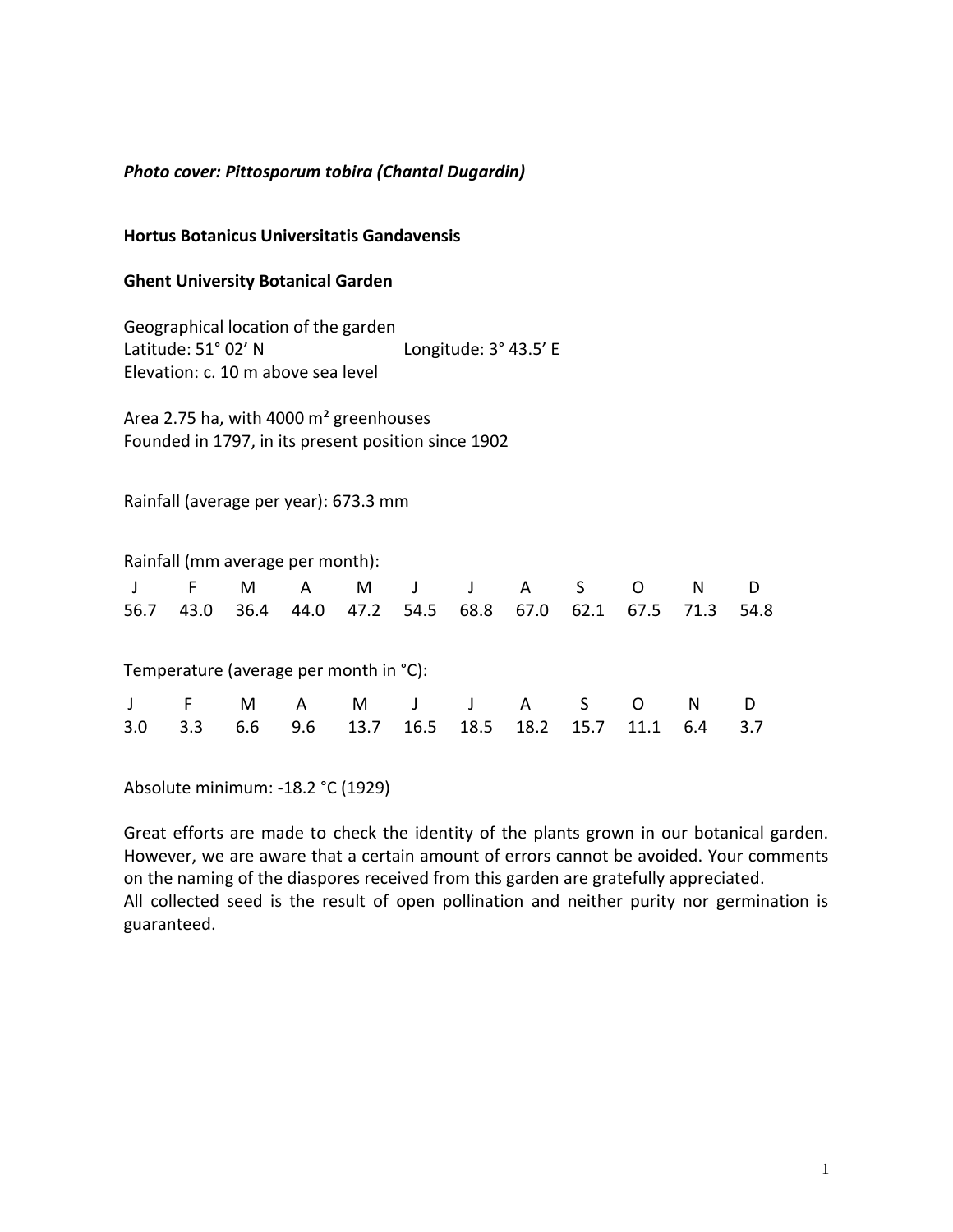## **Explanation of the codes**

Most of the seeds are harvested in the botanical garden. For seeds collected from plants of known wild origin, the donor (between brackets) and origin are mentioned.

## **Plant provenance code:**

The plants from which we collected seeds are:

- W= of known wild origin
- Z= descendants of plants of known wild origin in cultivation
- G= of garden origin
- U= of unknown origin

## **IPEN-number**

The IPEN-number consists of four elements:

- 1. ISO-code of the country of origin (two positions, XX means 'country of origin unknown')
- 2. One position which refers to restrictions of transfer that exist (1) or not (0)
- 3. Our garden code (GENT)
- 4. Accession number in our garden. The first four digits indicate the year of registration (1900 = unknown year of accession). The last four digits are a sequence number within the year of accession.

## e.g. VE-0-GENT19781147

This plant material entered the garden in 1978 as accession no. 1147. It originated from Venezuela. There are no restrictions of transfer.

This Index Seminum can be searched through the global seed search system: ebgconsortiumindexseminum2021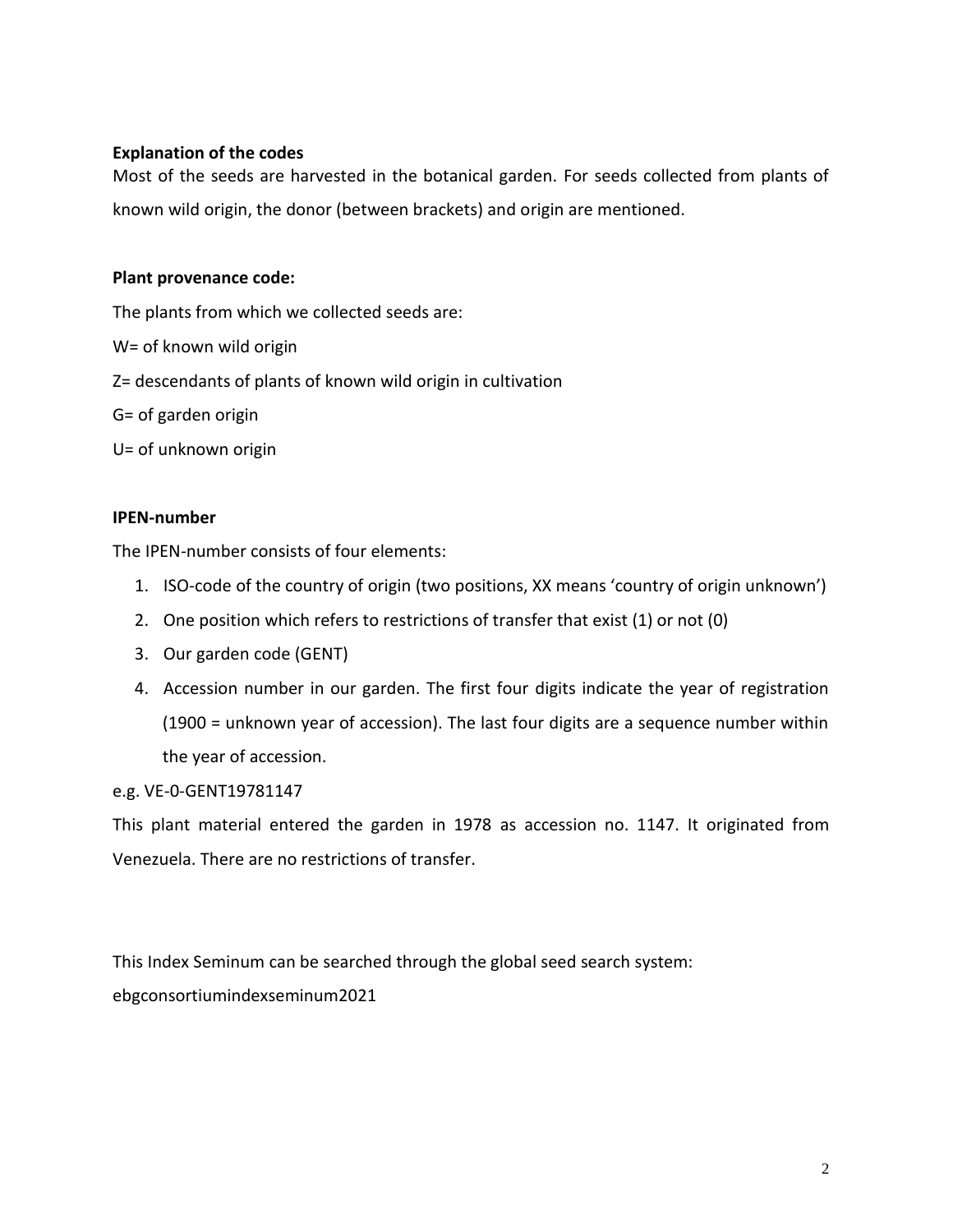## **SPERMATOPHYTES**

#### **Agavaceae**

| 1              | Hastingsia<br>junction with Old Hwy. 99, 976 m                 | alba (Durand) S. Watson<br>(Berkeley) United States, California, Siskiyou County, W of Weed, Stewart Springs Road near       |        | W US-0-GENT-20042011                     |
|----------------|----------------------------------------------------------------|------------------------------------------------------------------------------------------------------------------------------|--------|------------------------------------------|
| $\overline{2}$ | Alismataceae<br>Alisma<br>(Dewettinck) Belgium                 | plantago-aquatica L.                                                                                                         |        | W BE-0-GENT-20211852                     |
| 3<br>4         | <b>Alliaceae</b><br><b>Allium</b><br><b>Allium</b><br>(Berlin) | carinatum L.<br>(Viane) Slovenia, N of Ljubljana, meadow between Crni Vrk and Polhov Gradec, 850 m<br>cristophii Trautvetter | W<br>G | SI-0-GENT-19981128<br>XX-0-GENT-19950638 |
| 5              | Amaranthaceae<br>Pleuropetalum<br>(München)                    | darwinii J.D. Hooker                                                                                                         | G      | XX-0-GENT-19900484                       |
|                | Apiaceae                                                       |                                                                                                                              |        |                                          |
| 6              | Eryngium                                                       | planum L.<br>(Graz) Ukraine, Tiszatal bei Nove Selo, 120 m                                                                   |        | W UA-0-GENT-20061038                     |
| 7              | Peucedanum<br>(Kreb)                                           | officinale L.                                                                                                                | G      | XX-0-GENT-20061513                       |
| 8              | Smyrnium<br>(Blondeel)                                         | olusatrum L.                                                                                                                 | G      | XX-0-GENT-20200893                       |
| 9              | Smyrnium<br>(Walter) Italy, Sardinia, Nuoro                    | perfoliatum L.                                                                                                               |        | W IT-0-GENT-20041976                     |
| 10             | <b>Thapsia</b><br>(Anzegem)                                    | garganica L.                                                                                                                 | G      | XX-0-GENT-20051447                       |
|                | Aristolochiaceae                                               |                                                                                                                              |        |                                          |

11 *Aristolochia littoralis* D. Parodi W MF-0-GENT-19960171 Lesser Antilles, Sint Maarten, Simson Bay, road between Cole Bay and Marigot, 20 m

## **Asphodelaceae**

| 12 Asphodelus | <i>albus</i> Miller                 | U XX-0-GENT-19003863 |
|---------------|-------------------------------------|----------------------|
| 13 Kniphofia  | <i>hirsuta</i> Codd                 | Z ZA-0-GENT-20060207 |
|               | (München) South Africa, Drakensberg |                      |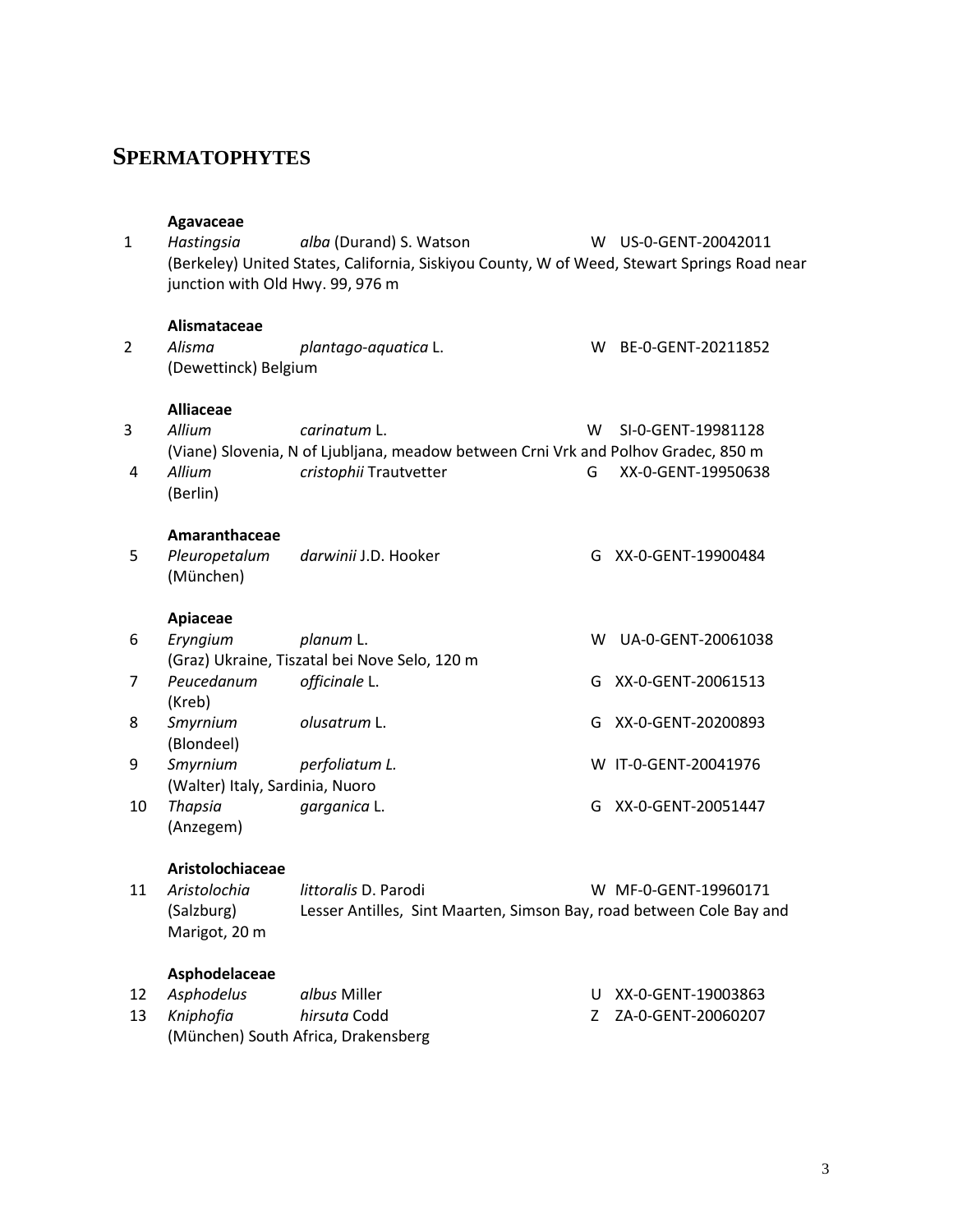**Asteraceae**

| 14 | Asteraceae<br>Ainsliaea                              | latifolia (D.Don) Schultz Bipontinus                                                              | W  | CN-0-GENT-20152654   |
|----|------------------------------------------------------|---------------------------------------------------------------------------------------------------|----|----------------------|
| 15 | Berkheya<br>(Utrecht) South Africa, Drakensberge     | (Wespelaar) China, Tianquan, Sichuan, Erlang Shan, 2189 m<br>purpurea (de Candolle) Masters       | Z  | za0u-2005BL01021     |
| 16 | Syneilesis                                           | palmata (Thunberg) Maximowicz<br>(Göteborg) South Korea, Kyonyci Do Province, 300 m               | Z  | KR-0-GENT-20040691   |
| 17 | <b>Berberidaceae</b><br>Nandina<br>(Hiroshima) Japan | domestica Thunberg                                                                                |    | W JP-0-GENT-20030025 |
| 18 | <b>Brassicaceae</b><br>Aethionema                    | grandiflorum Boissier & Hohenacker                                                                | W  | TR-0-GENT-19900910   |
|    |                                                      | (Göteborg) Turkey, prov. Van, Bitlis, 2200 m.                                                     |    |                      |
| 19 | <b>Barbarea</b>                                      | verna (Miller) Ascherson<br>(Rennes) France, Département d'Ille-et-Vilaine                        | W  | FR-0-GENT-9921582    |
| 20 | <b>Iberis</b>                                        | saxatilis L.                                                                                      | W  | IT-0-GENT-19940581B  |
| 21 | Isatis                                               | (Trana) Italy, Piemonte, Torino, Val di Susa, Torino Foresto, 600 m<br>tinctoria L.               | W  | FR-0-GENT-20141136   |
|    | (Paris) France, Castagniers                          |                                                                                                   |    |                      |
| 22 | Lunaria<br>(Kalmthout) Slovenia, Boc Mountain        | rediviva L.                                                                                       | Ζ  | SI-0-GENT-20010051   |
|    |                                                      |                                                                                                   |    |                      |
| 23 | Caprifoliaceae<br>Centranthus                        | ruber (L.) de Candolle                                                                            | W  | IE-0-GENT-19741214   |
|    | (Dublin) Ireland, Bunclody Co. Carlow                |                                                                                                   |    |                      |
| 24 | Lonicera                                             | sachalinensis (F.Schmidt) Nakai<br>(Sakhalinsk) Russian Federation, Sakhalin Island, Cape Lamanon |    | W RU-0-GENT-19980838 |
|    |                                                      |                                                                                                   |    |                      |
| 25 | Caryophyllaceae<br><b>Dianthus</b>                   | diffusus Smith                                                                                    | W  | TR-0-GENT-19970105   |
|    | (Izmir) Turkey, Yamanlardagi-Izmir                   |                                                                                                   |    |                      |
| 26 | <b>Dianthus</b>                                      | plumarius L.                                                                                      | W  | FR-0-GENT-19770717C  |
| 27 | (Montpellier) France, l'Hérault<br><b>Dianthus</b>   | praecox Willdenow ex Sprengel                                                                     | W. | SK-0-GENT-19900352   |
|    |                                                      | (Pruhonice) Slovakia, Vel'ká Fatra Mts., Gaderská dolina valley, 600-650 m                        |    |                      |
| 28 | Gypsophila                                           | altissima L.                                                                                      | W  | RU-0-GENT-20162073   |
|    | (Perm) Russian Federation, Kungur                    |                                                                                                   |    |                      |
| 29 | Gypsophila                                           | tenuifolia M.Bieberstein                                                                          | G  | XX-0-GENT-20041256   |
| 30 | (Meise)<br>Silene<br>(Goetghebeur)                   | baccifera (L.) Roth                                                                               | G  | XX-0-GENT-19971527   |
|    |                                                      |                                                                                                   |    |                      |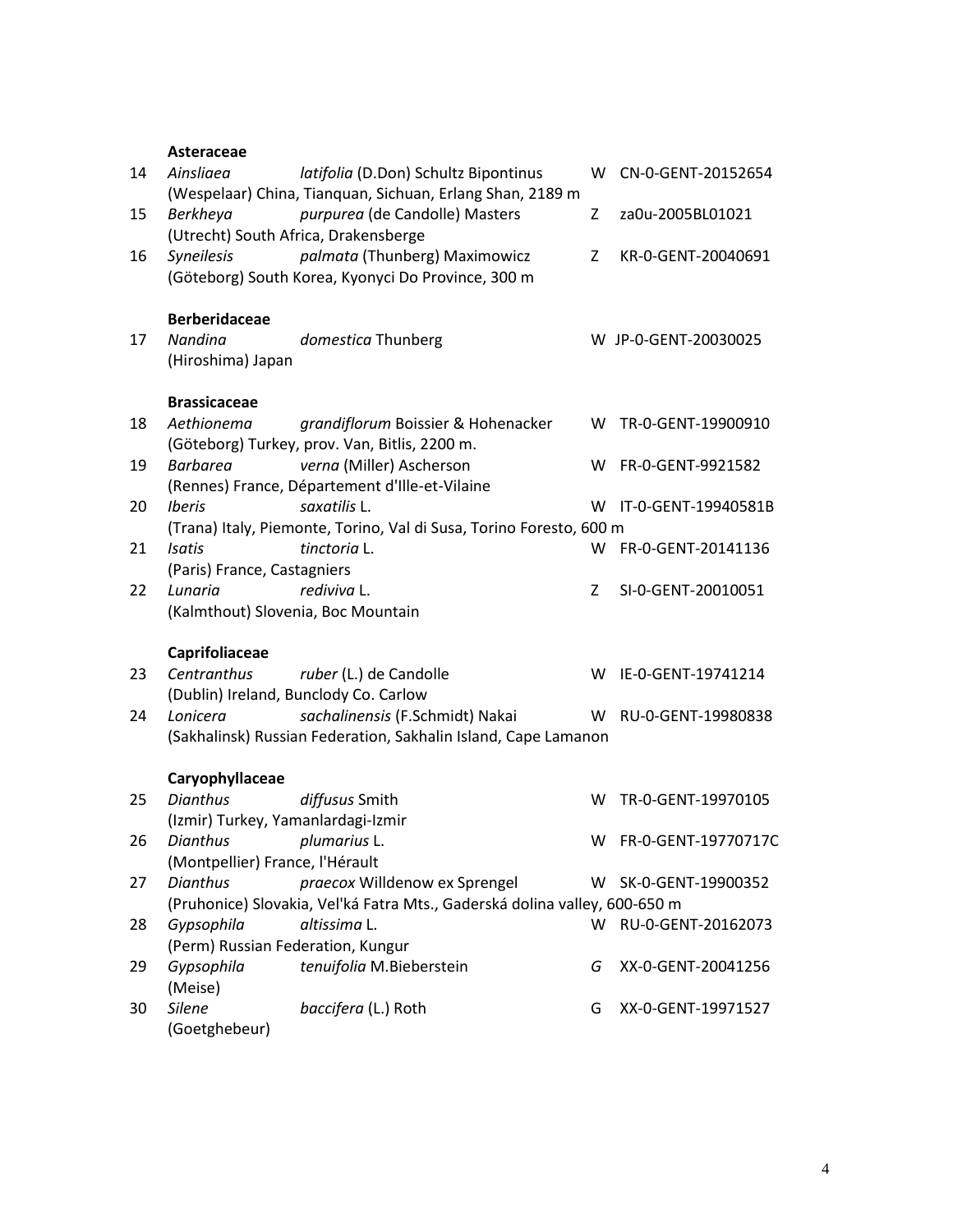| 31 | Commelinaceae<br>Palisota                     | barteri Hooker f.                                                                                              | G | XX-0-GENT-19782817B  |
|----|-----------------------------------------------|----------------------------------------------------------------------------------------------------------------|---|----------------------|
| 32 | (Strasbourg)<br>Palisota<br>(Strasbourg)      | barteri Hooker f.                                                                                              | G | XX-0-GENT-19782817A  |
| 33 | Coriariaceae<br>Coriaria<br>(Halle (Saale))   | myrtifolia L.                                                                                                  | G | XX-0-GENT-20020860   |
| 34 | Cornaceae<br>Cornus<br>(Dewettinck) Belgium   | sanguinea L.                                                                                                   | w | BE-0-GENT-20071528C  |
| 35 | Cupressaceae<br>Cryptomeria                   | <i>japonica</i> (Thunberg ex L.f.) D.Don<br>(Chungchong Namdo) South-Korea, Byonsan, Jeolla-Bukdo              |   | W KR-0-GENT-20040628 |
|    | Cyperaceae                                    |                                                                                                                |   |                      |
| 36 | Carex                                         | grayi J.Carey                                                                                                  | w | US-0-GENT-20040127   |
| 37 | Cyperus<br>(Paris) France, La Réunion, Mafate | (East Lansing) United States, Michigan, Ingham county, Legg Park Floodplain, 256 m<br>alternifolius L.         |   | W RE-0-GENT-20011114 |
| 38 | Cyperus                                       | distans L.f.                                                                                                   | w | CM-0-GENT-20071422   |
| 39 | <b>Scleria</b>                                | (Reynders) Cameroon, Dschang to Limbe<br>terrestris (L.) Fassett<br>(Ibaraki) Japan, Tenegashima Station, 88 m |   | W JP-0-GENT-20012093 |
|    | Daphniphyllaceae                              |                                                                                                                |   |                      |
| 40 | Daphniphyllum<br>(Boskoop)                    | macropodum Miquel                                                                                              | G | XX-0-GENT-19870208   |
|    | <b>Ericaceae</b>                              |                                                                                                                |   |                      |
| 41 | Pieris                                        | japonica (Thunberg) D.Don ex G.Don<br>var. yakushimensis T.Yamazaki                                            | G | XX-0-GENT-19981114   |
|    | (Wespelaar)                                   |                                                                                                                |   |                      |
| 42 | <b>Fabaceae</b><br>Colutea                    | buhsei (Boissier) Shaparenko<br>(Tehran) Iran, ca. 50 km N of Semnan, 2100 - 2700 m                            |   | W IR-0-GENT-19841923 |
|    | Hyacinthaceae                                 |                                                                                                                |   |                      |
| 43 | Leopoldia<br>(Pisa) Italy, San Giuliano Terme | comosa (L.) Parlatore                                                                                          | w | IT-0-GENT-19920041   |
| 44 | Scilla                                        | litardierei Breistroffer                                                                                       | G | XX-0-GENT-19911504   |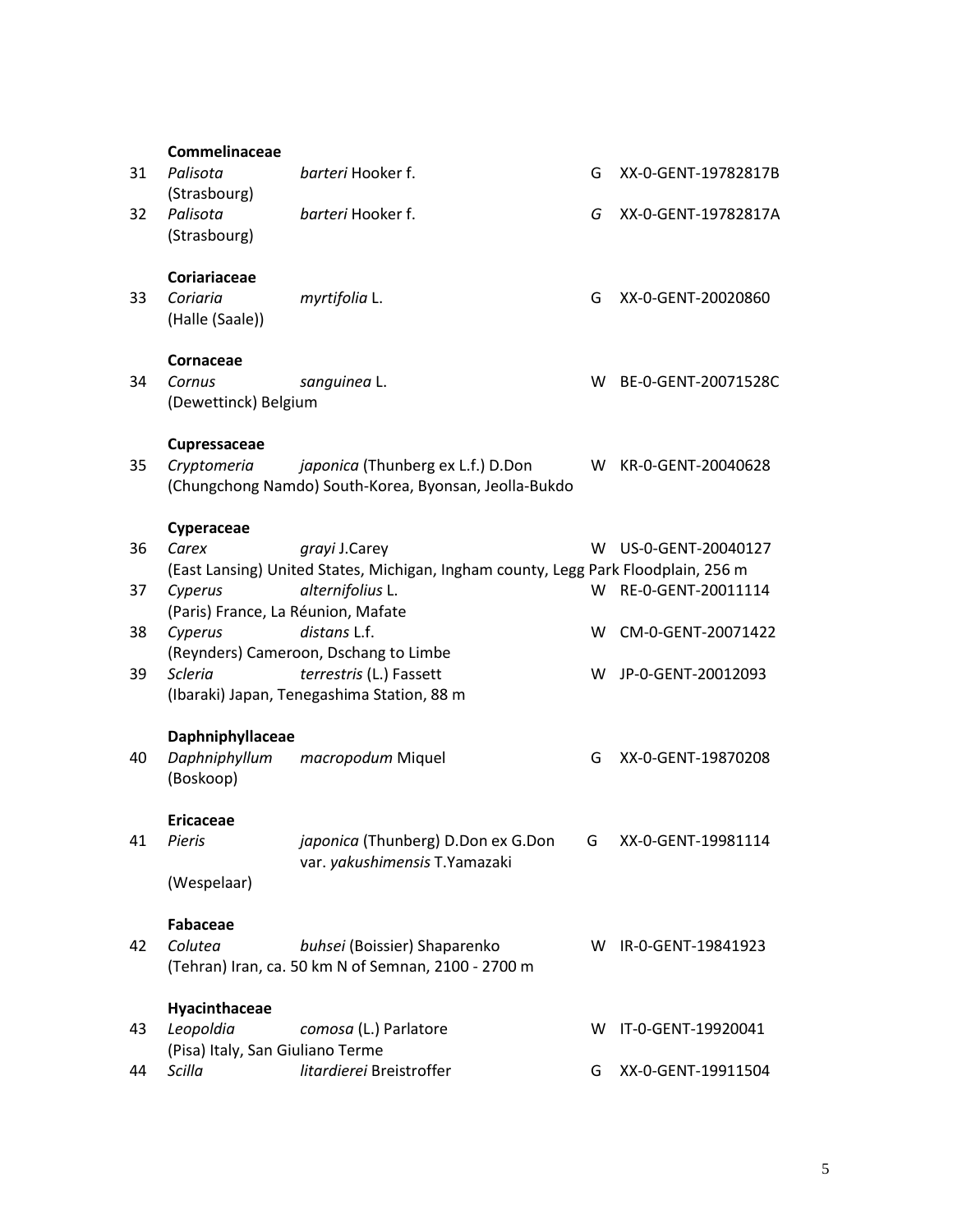(Sarajevo)

## **Hydrangeaceae**

| 45 | Deutzia                              | crenata Siebold & Zuccarini                                                           |    | W JP-0-GENT-19990442 |
|----|--------------------------------------|---------------------------------------------------------------------------------------|----|----------------------|
|    |                                      | (Kanagawa-ken) Japan, Hakone, Mount Myojo, 800-900 m                                  |    |                      |
|    | <b>Iridaceae</b>                     |                                                                                       |    |                      |
| 46 | Iris                                 | klattii Kemularia-Nathadze                                                            | Z  | AZ-0-FRP-2694066 W   |
|    |                                      | (Frankfurt am Main) Azerbaijan, Prov. Talysch Ecological-Botanical Garden Pyatigorsk  |    |                      |
| 47 | Iris                                 | pallida subsp. illyrica (Visiani) K.Richter                                           |    | W IT-0-GENT-20031922 |
|    |                                      | (Trieste) Italy, Trieste, Basovizza, 360 m                                            |    |                      |
|    | Juncaceae                            |                                                                                       |    |                      |
| 48 | Luzula                               | luzuloides (Lamarck) Dandy & Wilmott                                                  | W  | DE-0-GENT-19800627   |
|    | (Berlin) Germany, Hessen, 300 m      |                                                                                       |    |                      |
| 49 | Luzula                               | nivea de Candolle                                                                     | w  | CH-0-GENT-19740593   |
|    |                                      | (Basel) Switzerland, Tessin, Mount Vairano                                            |    |                      |
| 50 | Luzula                               | pilosa (L.) Willdenow                                                                 | W. | BE-0-GENT-19821004   |
|    |                                      | (Hoffmann) Belgium, Galmaarden, Raspaillebos                                          |    |                      |
|    | Lamiaceae                            |                                                                                       |    |                      |
| 51 | Callicarpa                           | japonica Thunberg                                                                     | W. | JP-0-GENT-20010873   |
|    |                                      | (Matsudo City) Japan, Gunma Prefecture, Gunma-gun, Haruna Town, Mount Haruna          |    |                      |
| 52 | Lamium                               | orvala L.                                                                             |    | W AT-0-KL-2013/1895  |
|    |                                      | (Klagenfurt) Austria, Kärnten, Eisenkappel-Vellach, Schaidasattel, N Perutsch, 1100 m |    |                      |
| 53 | Phlomis                              | chrysophylla Boissier                                                                 | W  | LB-0-GENT-20100896   |
|    | (Jerusalem) Lebanon, S Lebanon       |                                                                                       |    |                      |
| 54 | Phlomis                              | fruticosa L.                                                                          | W  | GR-0-GENT-20091334   |
|    | (Athens) Greece, Attiki, Mt. Imittos |                                                                                       |    |                      |
|    | Liliaceae                            |                                                                                       |    |                      |
| 55 | Tulipa                               | turkestanica (Regel) Regel                                                            | G  | XX-0-GENT-19941646   |
|    | (Van Gastel)                         |                                                                                       |    |                      |
|    |                                      |                                                                                       |    |                      |
|    | Lythraceae                           |                                                                                       |    |                      |
| 56 | Lagerstroemia                        | <i>indica</i> L.                                                                      | G  | XX-0-GENT-19822409B  |
|    | (Meise)                              |                                                                                       |    |                      |
|    | Melanthiaceae                        |                                                                                       |    |                      |
| 57 | Trillium                             | kurabayashii J.D.Freeman                                                              | G  | XX-0-GENT-20161809   |
|    | (Libert)                             |                                                                                       |    |                      |
|    | محموموا                              |                                                                                       |    |                      |

**Oleaceae**<br>58 Ligustrum 58 *Ligustrum compactum* (G. Don) Brandis W CN-0-GENT-19830879 (Shangai) China, southern Shanxi Province, Mount Qin Ling, 1000 m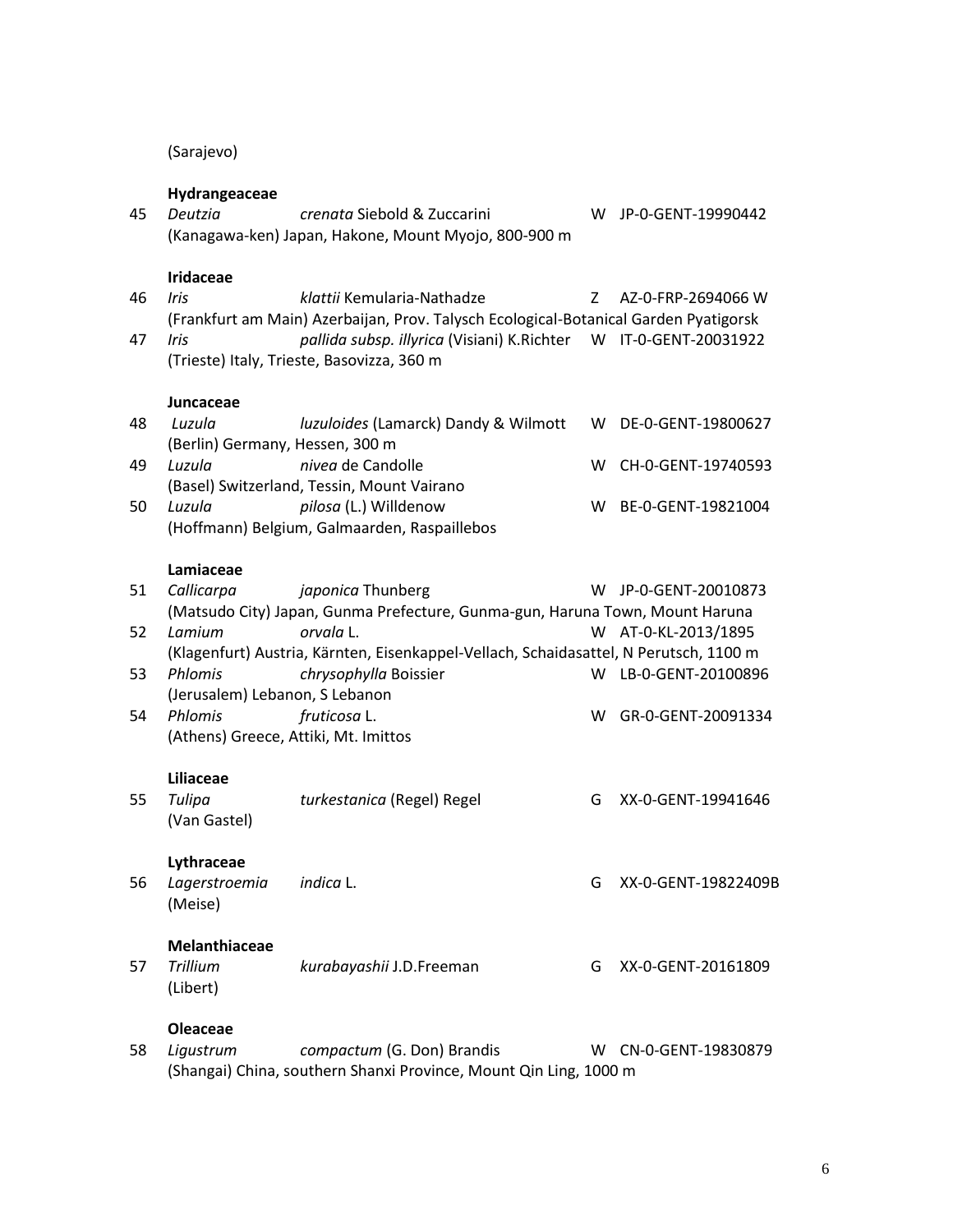| 59 | Ligustrum                                  | foliosum Nakai<br>(Suweon) South-Korea, Suweon, Kwanak Arboretum                                                                          | W | KR-0-GENT-19831009    |
|----|--------------------------------------------|-------------------------------------------------------------------------------------------------------------------------------------------|---|-----------------------|
| 60 | Ligustrum                                  | foliosum Nakai                                                                                                                            | W | KR-0-GENT-19831009    |
| 61 | <b>Osmanthus</b><br>(Zundert)              | (Suweon) South Korea, Suweon, Kwanak Arboretum<br>armatus Diels                                                                           | G | XX-0-GENT-20071592    |
|    | Paeoniaceae                                |                                                                                                                                           |   |                       |
| 62 | Paeonia                                    | mascula (L.) Miller<br>subsp. arietina (G.Anderson) Cullen & Heywood                                                                      | w | TR-0-GENT-19940242    |
|    |                                            | (Wuppertal) Turkey, prov. Trabzon, above Askale, 1950 m                                                                                   |   |                       |
| 63 | Paeonia                                    | officinalis L.<br>subsp. villosa (Huth) Cullen & Heywood                                                                                  | G | XX-0-GENT-19922003    |
|    | (Frankfurt am Main)                        |                                                                                                                                           |   |                       |
|    | Papaveraceae                               |                                                                                                                                           |   |                       |
| 64 | Papaver<br>(Berlin)                        | cambricum L.                                                                                                                              | G | XX-0-GENT-19810821    |
|    | Pinaceae                                   |                                                                                                                                           |   |                       |
| 65 | Pinus                                      | mugo Turra                                                                                                                                |   | W AT-0-GENT-19840296B |
|    |                                            | (Klagenfurt) Austria, Karwanken, Hochobir, 2000 m                                                                                         |   |                       |
|    | Plantaginaceae                             |                                                                                                                                           |   |                       |
| 66 | <b>Digitalis</b>                           | lutea L.                                                                                                                                  | w | BE-0-GENT-20040157    |
| 67 | (Brussels) Belgium, Namur, Belvaux<br>Hebe | salicifolia (G.Forster) Pennell                                                                                                           |   | W NZ-0-GENT-19922319  |
|    | (Dunedin) New Zealand                      |                                                                                                                                           |   |                       |
| 68 | Hebe                                       | salicifolia (G.Forster) Pennell                                                                                                           | W | NZ-0-GENT-19970293    |
|    |                                            | (Dunedin) New Zealand, Flagstaff, Dunedin, 580 m                                                                                          |   |                       |
| 69 | Hebe<br>(Dunedin) New-Zealand              | salicifolia (G.Forster) Pennell                                                                                                           | W | NZ-0-GENT-19922319    |
|    |                                            |                                                                                                                                           |   |                       |
|    | Poaceae                                    |                                                                                                                                           |   |                       |
| 70 | Ampelodesmos                               | mauritanicus (Poiret) T. Durand & Schinz W IT-0-GENT-20070356<br>(Siena) Italy, Pian di Rocca, Castiglione della Pescaia (Grosseto), 10 m |   |                       |
| 71 | <b>Miscanthus</b>                          | oligostachyus Stapf                                                                                                                       |   | W JP-0-GENT-19804531  |
|    |                                            | (Tokyo) Japan, Shizuoka Prefecture, Abe Pass                                                                                              |   |                       |
|    | Primulaceae                                |                                                                                                                                           |   |                       |
| 72 | Ardisia                                    | compressa Kunth                                                                                                                           | G | XX-0-GENT-19911210    |
|    | (Meise)                                    |                                                                                                                                           |   |                       |
| 73 | Ardisia                                    | lurida Blume                                                                                                                              | G | XX-0-GENT-19782422    |
|    | (Bogor)<br>Primula                         |                                                                                                                                           |   |                       |
| 74 |                                            | veris L.                                                                                                                                  | W | BE-0-GENT-20211727    |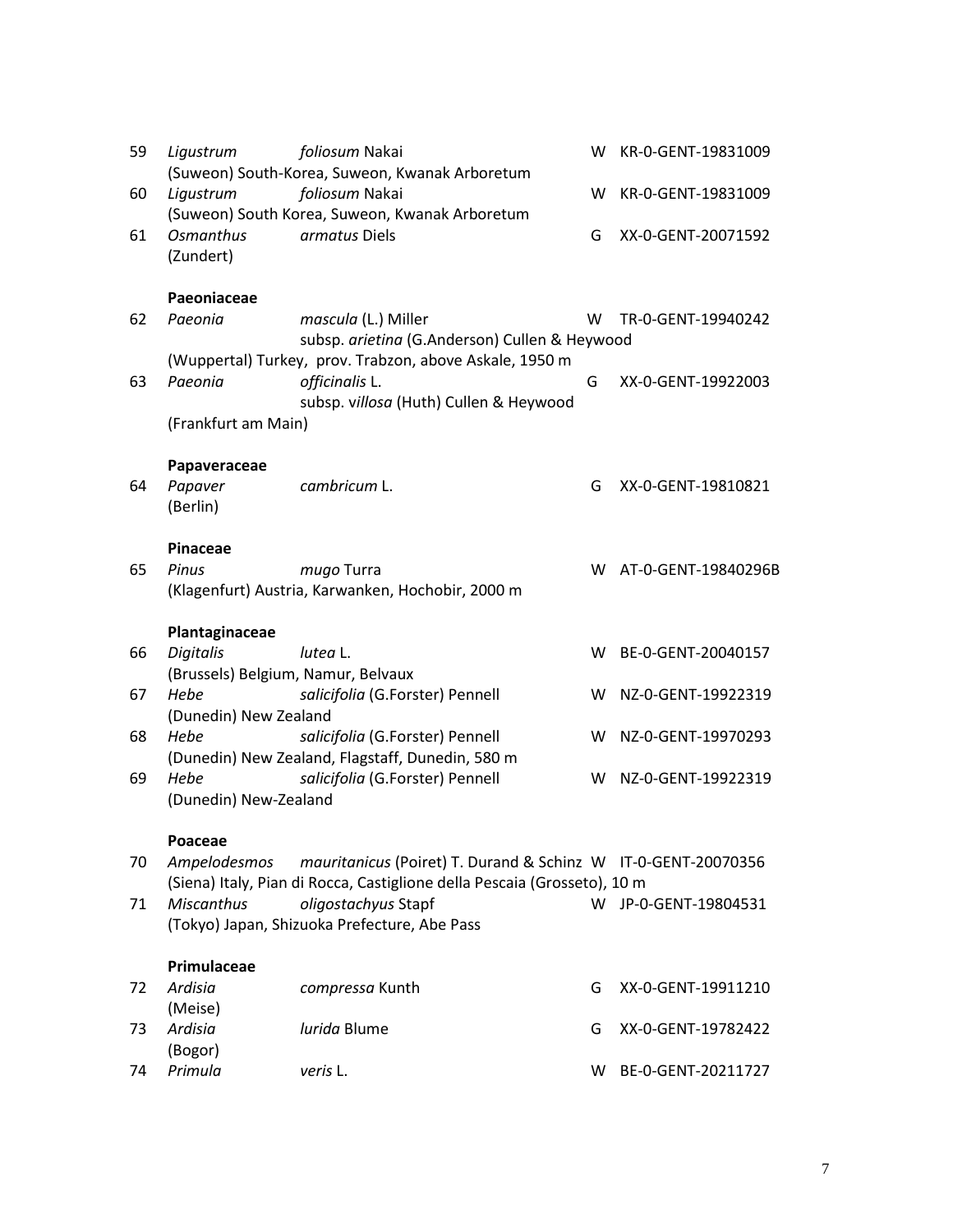(Libert) Belgium, Beerlegem, bosrand Hof ter Biezen

|    | Rosaceae                            |                                                                                               |   |                       |
|----|-------------------------------------|-----------------------------------------------------------------------------------------------|---|-----------------------|
| 75 | Cotoneaster                         | integerrimus Medicus                                                                          |   | W AT-0-GENT-20091056  |
|    | (Fryer) Austria, Dolomites          |                                                                                               |   |                       |
| 76 | Cotoneaster                         | melanocarpus (Ledebour) Loddiges<br>ex M.Roemer                                               |   | W UA-0-GENT-20091058  |
|    | (Fryer) Ukraine, Sofijewskij region |                                                                                               |   |                       |
| 77 | Cotoneaster                         | rhytidophyllus Rehder & E.H. Wilson                                                           |   | W CN-0-GENT-20040289A |
|    |                                     | (Strasbourg) China, Sichuan, Mt. Omei, 2500 m                                                 |   |                       |
| 78 | Cotoneaster                         | melanocarpus (Ledebour) Loddiges                                                              |   |                       |
|    |                                     | ex M.Roemer                                                                                   |   | W RU-0-GENT-20040288B |
|    |                                     | (Strasbourg) Russian Federation, Murmansk Region, Chibiny Mountains                           |   |                       |
| 79 | Crataegus                           | laevigata (Poiret) de Candolle                                                                | Z | BE-0-GENT-20051634B   |
|    |                                     | (Geraardsbergen) Belgium, West-Vlaams Heuvelland, Westouter                                   |   |                       |
| 80 | Holodiscus                          | discolor (Pursh) Maximowicz                                                                   |   | W US-0-GENT-20012469  |
|    | Coon Creek Trail.                   | (Santa Barbara) United States, California. San Luis Obispo County. Montana de Oro State Park, |   |                       |
| 81 | Malus                               | sieboldii (Regel) Rehder                                                                      |   | W JP-0-GENT-19980528B |
|    | (Matsudo City) Japan                |                                                                                               |   |                       |
| 82 | Physocarpus                         | malvaceus (Greene) Kuntze                                                                     |   | W US-0-GENT-19810587  |
|    |                                     | (Salt Lake City) United States, Utah or Arizona                                               |   |                       |
| 83 | Prunus                              | mahaleb L.                                                                                    |   | W HR-0-GENT-20060402  |
|    |                                     | (Otten) Croatia, Jablanac, vanaf de Zaviatnica baai naar de kustweg                           |   |                       |
|    |                                     |                                                                                               |   |                       |
|    | <b>Ruscaceae</b>                    |                                                                                               |   |                       |
| 84 | <b>Disporopsis</b><br>(Meise)       | pernyi (Hua) Diels                                                                            | G | XX-0-GENT-20010280C   |
|    | Rutaceae                            |                                                                                               |   |                       |
| 85 | Cneorum                             | tricoccum L.                                                                                  |   | W ES-0-GENT-19960260  |
|    |                                     | (Soller) Spain, Baleares, Eivissa, Ses Balandres                                              |   |                       |
| 86 | Ptelea                              | trifoliata L.                                                                                 | w | US-0-GENT-20070387    |
|    |                                     | (East Lansing) United States, Ingham county, Old field, Legg Park Parking Lot, 259 m          |   |                       |
| 87 | Ruta                                | corsica de Candolle                                                                           | G | XX-0-GENT-20142144    |
|    | (Raleigh)                           |                                                                                               |   |                       |
|    | Sapindaceae                         |                                                                                               |   |                       |
| 88 | Acer                                | circinatum Pursh                                                                              |   | W US-0-GENT-20012303B |
|    |                                     | (Seattle) United States, Washington; Skamania County, Gifford Pinchot National Forest, 792 m  |   |                       |
| 89 | Acer                                | circinatum Pursh                                                                              |   | W US-0-GENT-20031429  |
|    |                                     | (Seattle) United States, Gifford Pinchot National Forest, Skamania County, Washington, 700 m  |   |                       |

- 90 *Acer pentaphyllum* Diels W CN-0-GENT-20113190 (Wespelaar) China, Yajiang , Sichuan, road from Yalong to Milong, 2532 m
- 91 *Acer tataricum* L. subsp. *tataricum* Z HR-0-GENT-20060050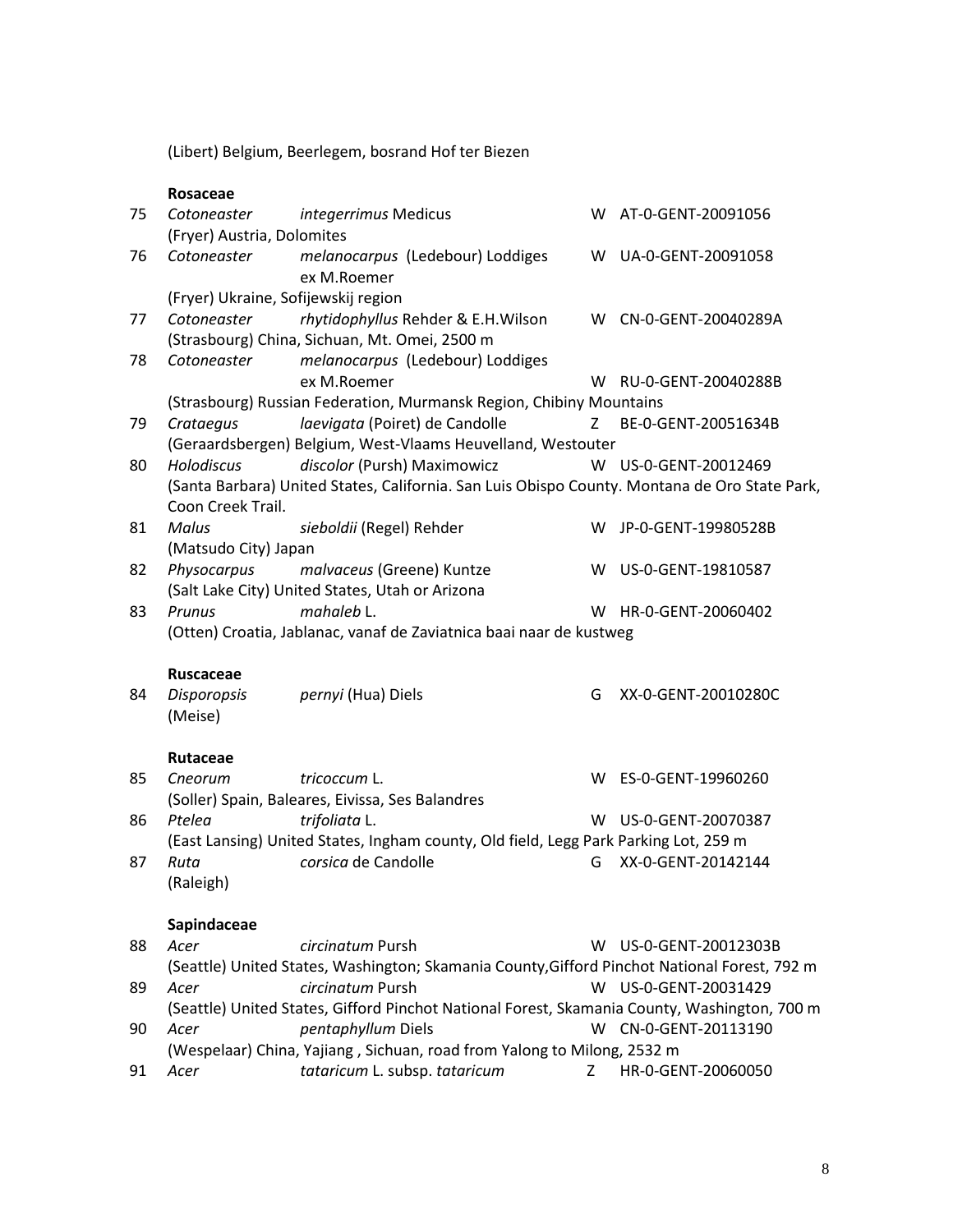(Rogow) Croatia

|    | Saxifragaceae        |                                                               |   |                     |
|----|----------------------|---------------------------------------------------------------|---|---------------------|
| 92 | <b>Flmera</b>        | racemosa (S. Watson) Rydberg                                  | G | XX-0-GENT-20160037  |
|    | (Besançon)           |                                                               |   |                     |
| 93 | Heuchera             | grossulariifolia Rydberg                                      | w | US-0-GENT-19931153  |
|    |                      | (Göteborg) United States, Idago County, E of Lowell, 500 m    |   |                     |
| 94 | Tellima              | grandiflora (Pursh) Douglas ex Lindley                        | G | XX-0-GENT-19821285  |
|    | (Kalmthout)          |                                                               |   |                     |
|    | Stachyuraceae        |                                                               |   |                     |
| 95 | Stachyurus           | himalaicus J.D.Hooker & Thomson                               | G | XX-0-GENT-20102301  |
|    | (Wespelaar)          |                                                               |   |                     |
|    | <b>Styracaceae</b>   |                                                               |   |                     |
| 96 | Pterostyrax          | corymbosus Siebold & Zuccarini                                | W | CN-0-GENT-19971358  |
|    |                      | (Shangai) China, Shanxi, Mount Heng                           |   |                     |
| 97 | Pterostyrax          | psilophyllus Diels ex Perkins                                 | Z | CN-0-GENT-20050564  |
|    |                      | (Strasbourg) China, Sichuan Prov., Mountain Emei & Jiuzhaigou |   |                     |
|    | <b>Theaceae</b>      |                                                               |   |                     |
| 98 | Camellia             | japonica L.                                                   | W | JP-0-GENT-20011051B |
|    | (Tokyo) Japan        |                                                               |   |                     |
|    | <b>Thymelaeaceae</b> |                                                               |   |                     |
| 99 | Phaleria             | capitata Jack                                                 | W | ID-0-GENT-20161855  |

(Van Der Kinderen) Indonesia, Java, Pangandaran Peninsula, Cagar Alam area

9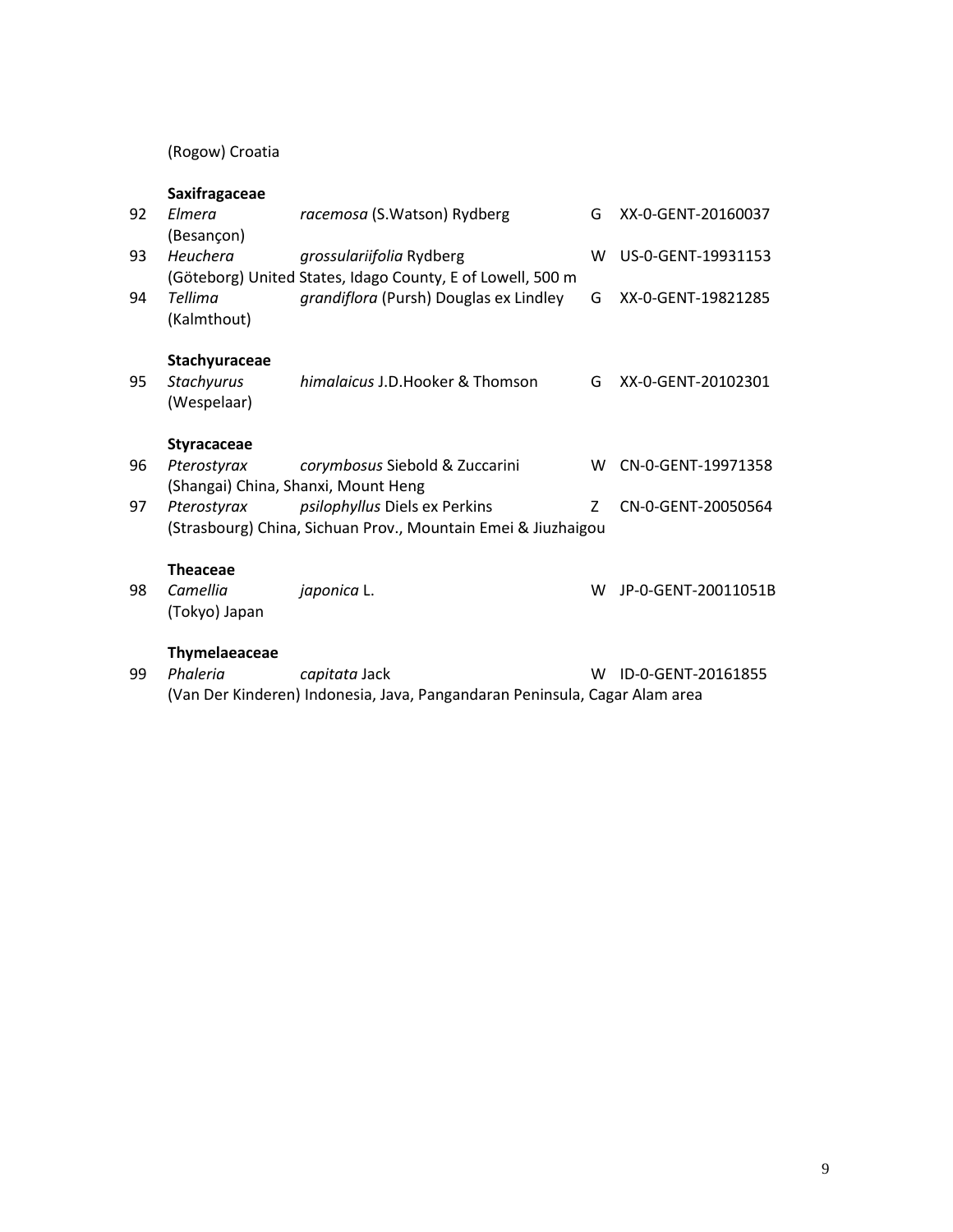## **Ghent University Botanical Garden**

Our staff:

hortulana Chantal Dugardin

botanical expert Paul Goetghebeur

plant identification officer Jan De Langhe

gardeners Ritchy De Kraey Olivier Dubois Herbert Evrard Ann Herman Marc Libert Stephan Vandewalle Guy Van Der Kinderen Gilles Van Strydonck

Many volunteers contributed to this seed list and to the preparation of the seed packets.

## **Additional information**

*Website*: [http://www.plantentuin.ugent.be](http://www.plantentuin-gent.be/)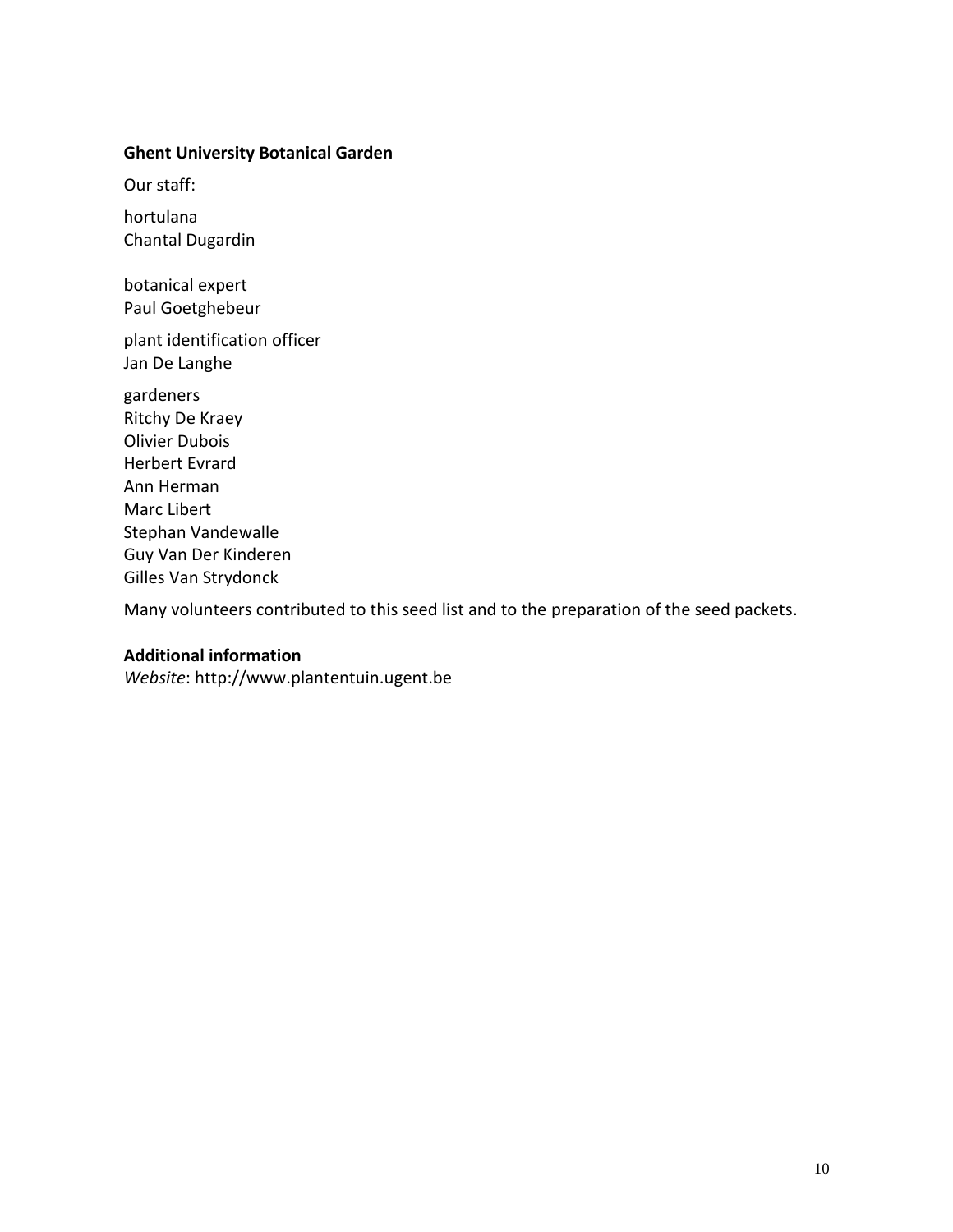## **Supply of plant material**

Pursuant to the Convention on Biological Diversity (Rio de Janeiro, 1992) the Ghent University Botanical Garden supplies the plant material listed in this catalogue in accordance with the Code of Conduct for Botanic Gardens and similar collections.

We are member of IPEN (International Plant Exchange Network) and can exchange material with other IPEN members without bilateral agreement.

Non IPEN-members have to return the "Agreement on the supply of living plant material for non-commercial purposes leaving the International Plant Exchange Network" which must be signed by authorized staff. This agreement is printed on the back side of the order form.

Correspondents should check with their own authorities concerning import regulations and include any necessary permits with their order.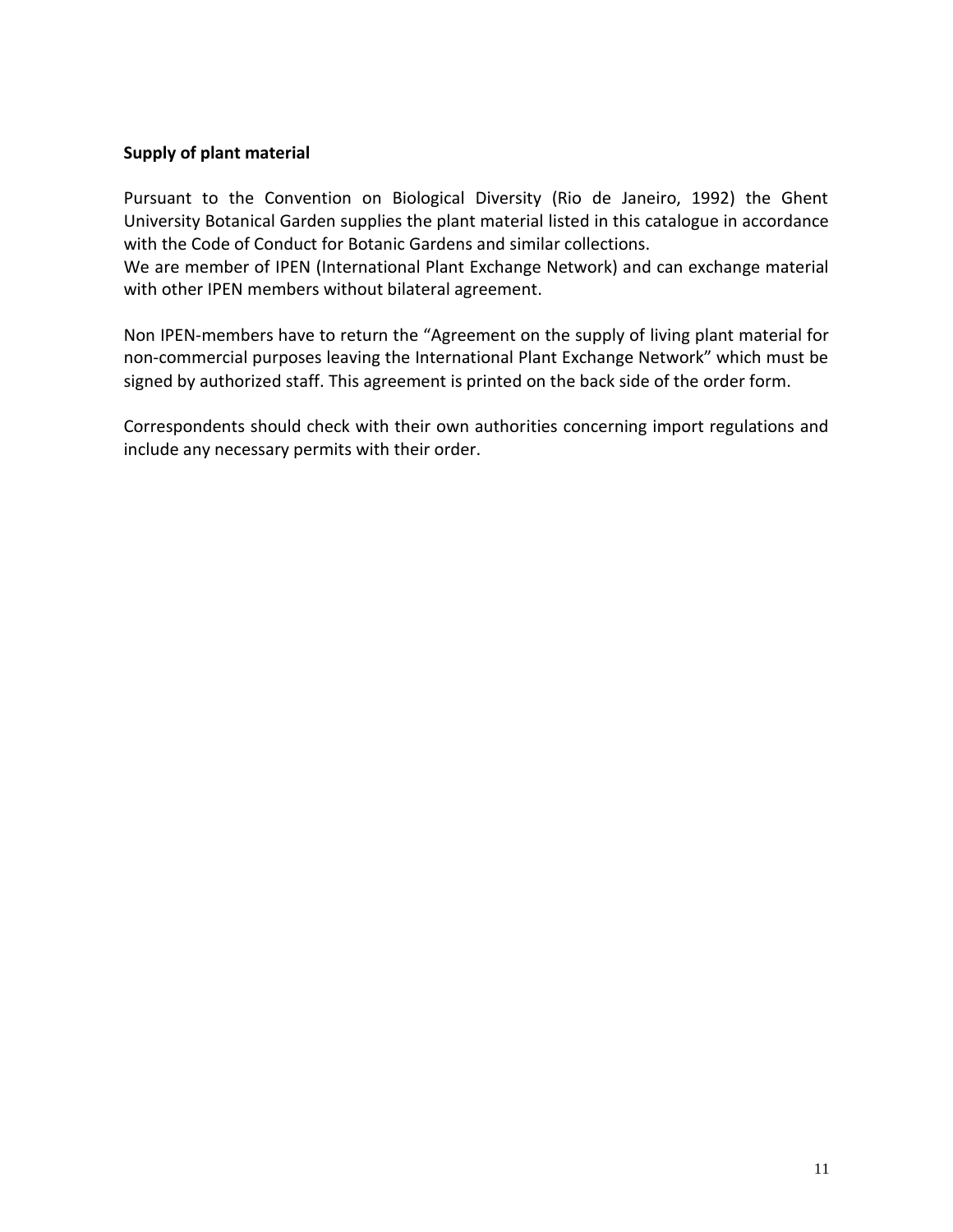## **Agreement on the supply of living plant material <sup>1</sup> for non-commercial purposes leaving the International Plant Exchange Network (IPEN version 2b)**

Against the background of the provisions and decisions of the Convention on Biological Diversity of 1992 (CBD) and in particular those on access to genetic resources and benefit sharing, the garden is dedicated to promoting the conservation, sustainable use, and research of biological diversity. The garden therefore expects its partners in acquiring, maintaining and transferring plant material to always act in accordance with the CBD and the Convention on the International Trade in Endangered Species (CITES). The responsibility for legal handling of the plant material passes on to the recipient upon receipt of the material. The requested plant material will be supplied to the recipient only on the following conditions:

- 1. Based on this agreement, the plant material is supplied only for non-commercial use such as scientific study and educational purposes as well as environmental protection. Should the recipient at a later date intend a commercial use or a transfer for commercial use, the country of origin's prior informed consent (PIC) must be obtained in writing before the material is used or transferred. The recipient is responsible for ensuring an equitable sharing of benefits.
- 2. On receiving the plant material, the recipient endeavors to document the received plant material, its origin (country of origin, first receiving garden, 'donor' of the plant material, year of collection) as well as the acquisition and transfer conditions in a comprehensible manner.
- 3. In the event that scientific publications are produced based on the supplied plant material, the recipient is obliged to indicate the origin of the material (the supplying garden and if known the country of origin) and to send these publications to the garden and to the country of origin without request.
- 4. On request, the garden will forward relevant information on the transfer of the plant material to the body charged with implementing the CBD².
- 5. The recipient may transfer the received plant material to third parties only under these terms and conditions and must document the transfer in a suitable manner. (e.g. by using the documentation form, such as provided in Annex  $1.4<sup>3</sup>$ )

Date, Signature **Dates, Signature** Recipient's name and address, stamp

<sup>1</sup> According to the CBD 'genetic sources' means genetic material of actual or potential value. This definition covers both living and not living plant material. The Code of Conduct and the IPEN covers only the exchange of living plant material (living plants or parts of plants, diasporas) thus falling in the definition of genetic resources.

<sup>2</sup> ideally, the national focal point in the garden's home country.

I accept the above conditions.

<sup>&</sup>lt;sup>3</sup> The material always needs to be accompanied by its IPEN-number, consisting of the identification code of the first IPEN member garden that received the material from outside the network, together with the gardens accession-number for the plant material. Additionally the country of origin and the terms and conditions under which the material was acquired from the country of origin and other stake-holders must accompany the material. When leaving the IPEN-network, also the name and address of the first IPEN-garden must be included. This documentation stays attached to the material wherever it goes.